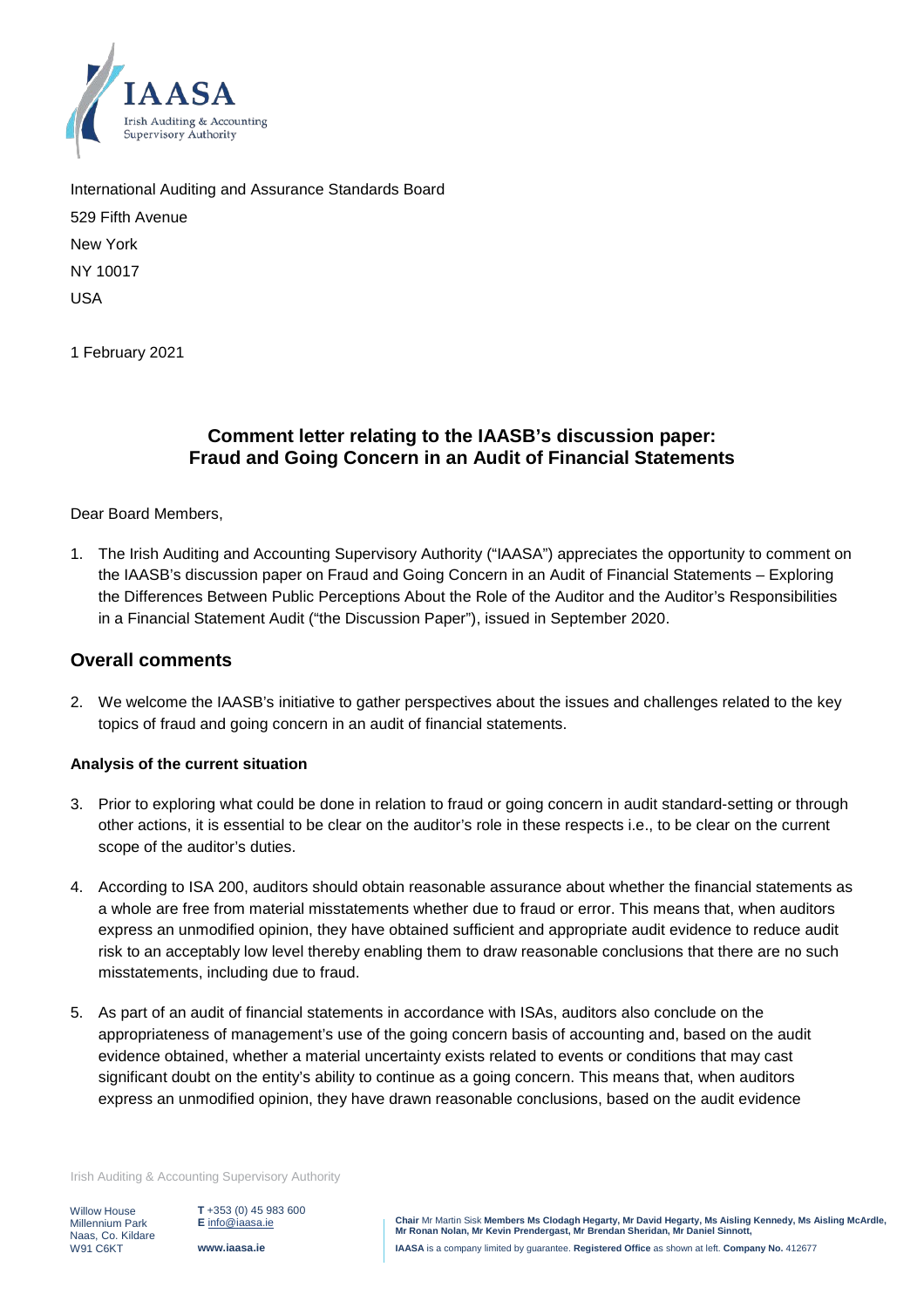

obtained, on whether management's use of the going concern assumption in the preparation of the financial statements is appropriate.

6. We believe it important to remember that these existing provisions drive the current role of the auditor conducting an audit in accordance with ISAs.

### **Further analysis**

- 7. We would like to emphasise the fact that difficulty in detecting material misstatements in the financial statements resulting from fraud (rather than error) does not reduce the auditor's responsibility. Similarly, difficulty in assessing management's use of the going concern assumption and whether a material uncertainty exists related to future events or conditions that may cause an entity to cease to continue as a going concern does not reduce the auditor's responsibility.
- 8. In certain cases involving fraud, even where the fraud was very significant or where the auditor's report did not highlight concerns regarding the situation of an entity which collapsed shortly after its issuance, the "expectation gap" has been put forward by auditors to explain that no material misstatements or uncertainties were identified during the audit. However, in instances where auditors have not complied with the requirements of the ISAs, including ISA 240 (on fraud) and ISA 570 (on going concern), putting forward the "expectation gap" alone is not an appropriate explanation to justify the failure.
- 9. The Discussion Paper provides some examples of corporate failures and scandals. However, there is limited information presented on their detailed circumstances. Performing a root cause analysis on such recent corporate failures or scandals would be highly beneficial to understand the roles of the different parties and, in any cases involving audit failure, the reasons for that failure. This analysis should be carried out before considering which aspects of the audit engagement to change in the auditing standards.
- 10. In the light of these recent corporate failures and scandals, we encourage the IAASB to further explore the role of the auditor in relation to fraud and going concern in an audit of financial statements to ensure that the public interest is appropriately served and best promoted.

### **Specific areas to be considered by the IAASB**

- 11. IAASA is of the view that the IAASB should strengthen the requirements regarding the exercise of professional scepticism in relation to fraud and going concern throughout the audit of financial statements. Indeed, professional scepticism is essential to audit quality and should be applied by auditors with sufficient rigor in all circumstances. We would also like to point out that professional scepticism is a requirement set by EU law (Directive 2006/43/EC, Article 21.2), particularly when the auditor reviews management estimates relating to future cash flow relevant to the entity's ability to continue as a going concern.
- 12. The IAASB should also consider other clarifications and enhancements to ISA 240 and ISA 570 to improve those standards. Some examples of areas that should be examined by the IAASB are highlighted below in the sections dedicated to fraud and going concern. Please note that our proposals are not intended, at this stage, to be a complete list of all potential enhancements that we consider should be made to these standards.

Irish Auditing & Accounting Supervisory Authority

Willow House Millennium Park Naas, Co. Kildare W91 C6KT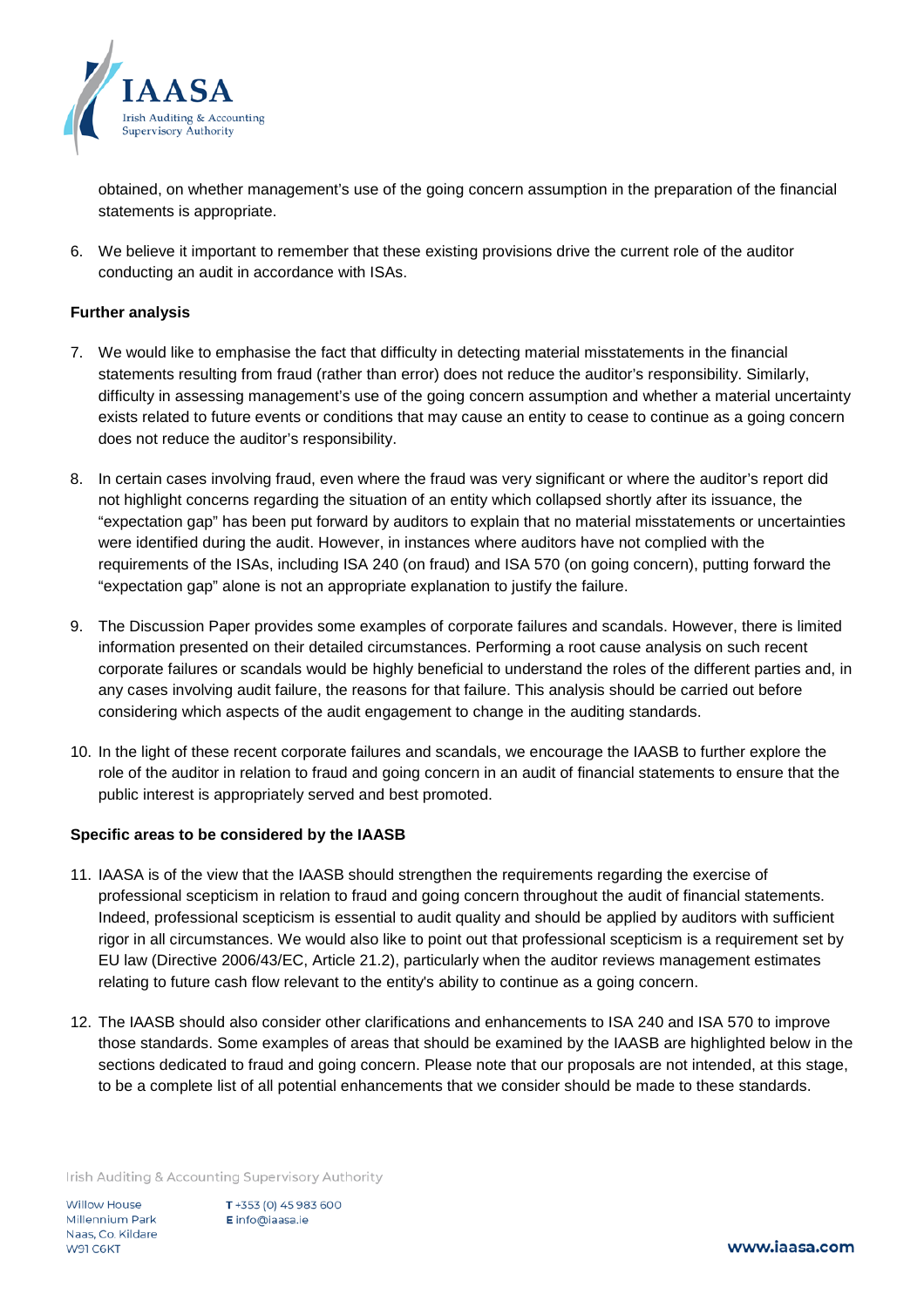

13. More generally, the question of the links and interactions between the ISAs dealing with the main principles applicable to audit and those dealing with specific elements of the audit (for example in relation to fraud or going concern) is often raised when standards are under revision. We suggest that the IAASB reflects further on the best way to facilitate the integrated application of all the ISAs.

#### **Coordination with IESBA**

14. As with other standard-setting projects, we would like to highlight the importance of appropriate coordination between the IAASB and the IESBA. Changes to the ISAs, if any, should be mirrored to ensure consistency with the provisions of the IESBA Code and coordinated with the IESBA.

#### **Specific items for consideration by others**

- 15. We encourage the IAASB to liaise with relevant other parties which are likely to take action to ensure coordination of efforts to address fraud and going concern issues.
- 16. Actions that should be further explored by other parties include for example:
	- delivering educational actions, for instance explaining the role of auditors regarding fraud and going concern more clearly and precisely to stakeholders;
	- further developing the two-way communication culture in the audit profession with audit committees and those charged with governance ("TCWG"), in order to facilitate dialogue on fraud risks and going concern; and
	- considering whether corporate rules need to be enhanced or clarified regarding the roles and responsibilities within the entity (management, audit committees, TCWG) with respect to preventing and detecting potential fraud and going concern issues as well as the monitoring of compliance with corporate governance requirements. This includes consideration of the entity's internal control requirements as discussed below in paragraph 25.

## **Specific comments on fraud**

#### **Professional scepticism**

- 17. Introducing a new concept of "suspicious mindset" in parallel with that of professional scepticism in ISA 240 might be a source of confusion and be negatively perceived by the management and employees of the audited entity. We do not believe that introducing this concept in the standard will add value.
- 18. However, as mentioned in our general comments, IAASA is of the view that the IAASB should strengthen the requirements regarding the exercise of professional scepticism in relation to fraud throughout the audit of financial statements. Specific requirements should be added to the conditions mentioned in paragraph 27.

Irish Auditing & Accounting Supervisory Authority

**Willow House Millennium Park** Naas, Co. Kildare W91 C6KT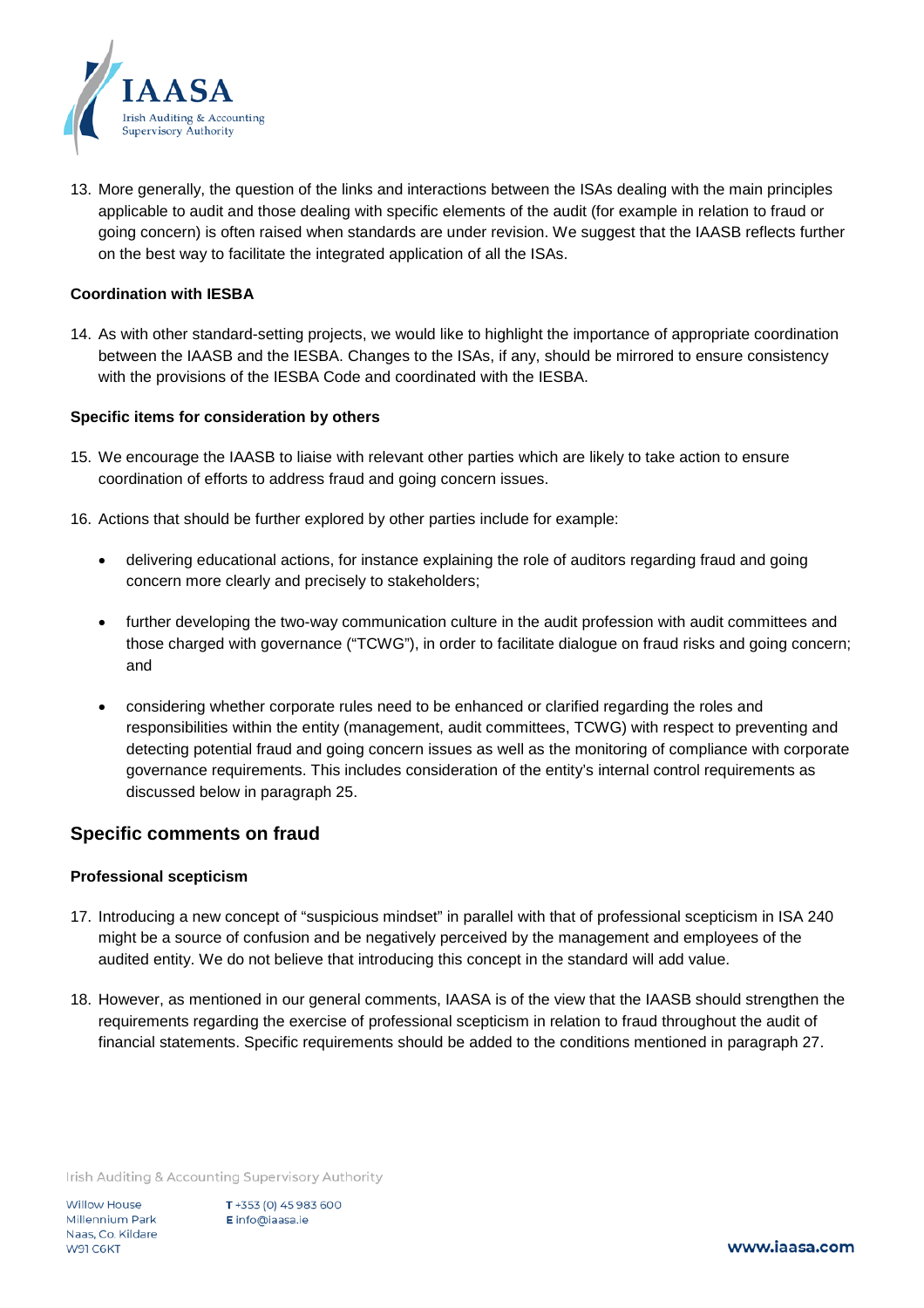

- 19. For example, the IAASB should include requirements in ISA 240 that are similar to those recently added in ISA 315 (revised) i.e.:
	- a requirement to design and perform audit procedures in a manner that is not biased towards obtaining audit evidence that may be corroborative or towards excluding audit evidence that may be contradictory; and
	- a requirement to "stand-back" by taking into account all audit evidence obtained in forming conclusions at the end of the audit.
- 20. In the same vein, use of stronger language in ISA 240 (such as "challenge", "question" and "reconsider") would be a good way to foster an appropriate mindset and action by the auditor.
- 21. The IAASB should also emphasise the importance for the auditor to investigate responses to inquiries of management and TCWG that are implausible or inconsistent, for example with the business rationale behind transactions.
- 22. ISA 240 paragraph 14 stipulates that, unless the auditor has a reason to believe the contrary, the auditor may accept records and documents as genuine and that if conditions are identified the auditor shall investigate further. The IAASB should require auditors to be more sceptical when evaluating audit evidence (including external confirmations) of crucial importance for obtaining reasonable assurance on specific issues.
- 23. The standards (e.g., ISA 580) should provide that, in any case, written representations by management do not relieve the auditor from the requirement to obtain sufficient and appropriate audit evidence, to avoid overreliance by the auditor on management representations.

### **Risk assessment procedures and related activities**

24. The IAASB should draw clearer links between the auditor's responsibilities in respect of fraud and the auditor's understanding of the entity's system of internal control that the auditor is required to develop in accordance with ISA 315. A robust understanding of management's process for identifying and responding to the risk of fraud in the entity enhances the auditor's assessment of the risks of material misstatement due to fraud. It also helps the auditor to better assess the risk of management override of controls. The importance of the assessment of internal control by the auditor should be re-emphasised by the IAASB.

#### **Level of involvement of the auditor regarding the entity's internal control related to fraud**

25. The IAASB should examine the level of involvement of the auditor on the entity's internal control related to fraud. The extent (scope and depth) of those audit procedures should be consistent with the responsibilities of the entity's management with regard to internal control measures to prevent and detect fraud. All changes to legislation related to management's responsibilities in this area should also be considered by the IAASB when examining the level of involvement of the auditor required (See also our comments in paragraph 16 regarding corporate rules).

Irish Auditing & Accounting Supervisory Authority

**Willow House Millennium Park** Naas, Co. Kildare W91 C6KT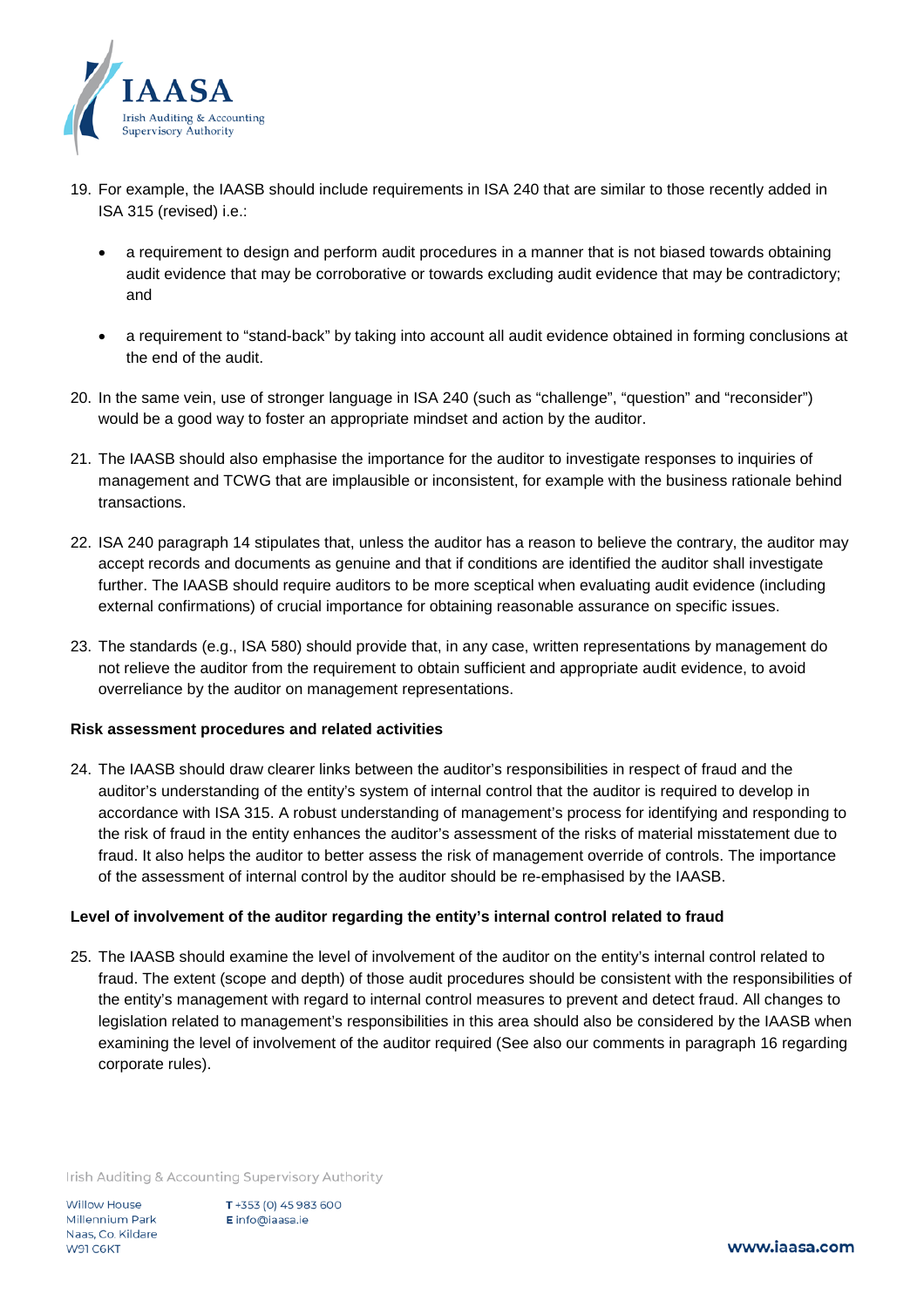

### **Auditor's responses in case of signals that indicate the possibility of a material misstatement due to fraud**

- 26. IAASA is of the view that the auditor should adopt a more robust approach when there are signals that indicate the possibility of a material misstatement due to fraud. Such signals could include for example lack of appropriate "tone at the top" at the audited entity's management level, relevant information received through whistle-blowing systems or public information.
- 27. The IAASB should determine what further audit procedures the auditor should perform in such circumstances.

## **Identified fraud that does not result in a material misstatement of the financial statements**

28. We believe that the procedures required by extant ISA 240 regarding non-material fraud (including communication to management and TCWG and the follow up of remediation and the action plan) should be maintained. In particular, ISA 240 requires auditors to consider, in their audit procedures, all frauds and suspected fraud, whether material or not, as they may be indicative of a failure in internal control or governance. As such, identification of fraud (or suspicion thereof) will feed into the auditor's assessment of risks and adaptation of the level of audit work accordingly.

### **Use of forensic specialists or other relevant specialists**

- 29. The general provisions of the ISAs apply to the use of forensic specialists or other relevant specialists (for example in cybersecurity and data analytics) in an audit of financial statements. The IAASB should explore whether the auditor should be required to consider the need for forensic specialists or other relevant specialists in certain circumstances. For example during the risk assessment, notably when considering the possibilities and likelihood of fraud occurring, when there are signals of fraud, or when a fraud involving management has been identified or is suspected.
- 30. The use of a forensic specialist does not affect the extent of the auditor's responsibility for the audit. The auditor remains responsible for forming and expressing the audit opinion. In addition, it is important for the auditor to be clear on the expertise expected from that specialist and the link with the audit engagement. Forensic specialists are generally engaged after a trigger event has occurred to analyse specific issues and their engagement does not exempt the auditor from performing the procedures required to achieve the audit objectives. Discussing the need for forensic specialists' involvement with TCWG may prove beneficial.

### **Auditor's report**

31. To increase transparency on audit procedures related to fraud, the IAASB should require the auditor to explain the extent to which the audit was considered capable of detecting fraud in the auditor's report, while avoiding "boiler plate" statements. At a minimum this should be required for PIE audits, as required by European Union legislation.

### **Communications with TCWG and other parties**

32. Communicating more information to TCWG, including audit committees, and to other authorities allows the entity to take remediation measures in relation to fraud on a timely basis.

Irish Auditing & Accounting Supervisory Authority

Willow House **Millennium Park** Naas, Co. Kildare W91 C6KT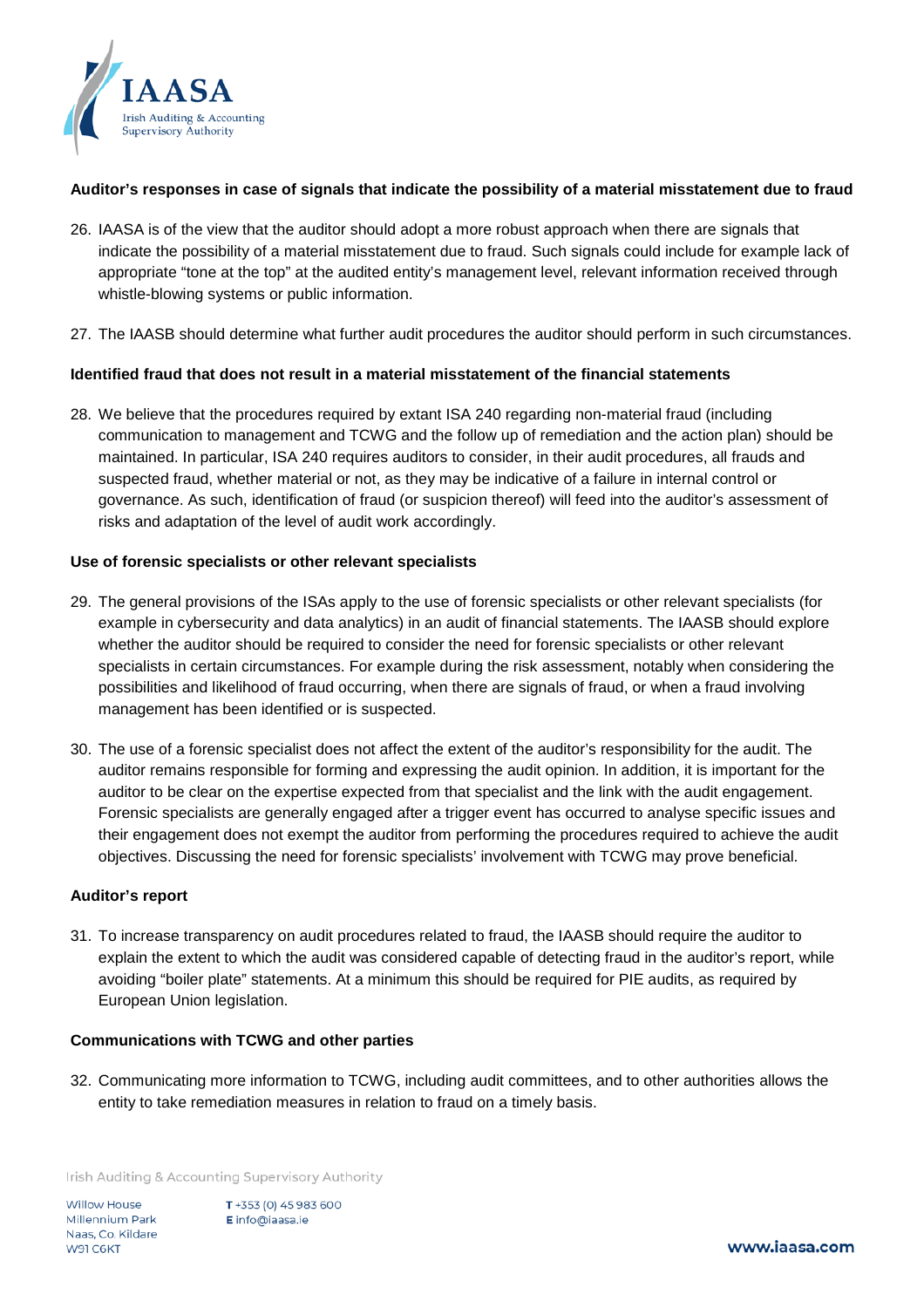

- 33. For example, for PIEs in the European Union, when an auditor suspects or has reasonable grounds to suspect that irregularities, including frauds with regard to the financial statements of the audited entity, may occur or may have occurred, the auditor is required to inform the audited entity and invite it to investigate the matter and take appropriate measures to deal with such irregularities in the future. Where the audited entity does not investigate the matter, the auditor is required to inform the authorities responsible for investigating such irregularities (for example regulatory and/or enforcement authorities). Those provisions should be fully integrated in the ISAs.
- 34. In the same vein, in such circumstances, the IAASB should also consider requiring the auditor to assess whether the measures taken by management are appropriate and evaluate the impact on its relationship with the audited entity.

## **Specific comments on going concern**

### **Expanding the role of the auditor**

35. Expanding the role of the auditor in relation to going concern should be further explored by the IAASB. This would first require actions from accounting standard setters and regulators in order for auditors to be able to perform procedures on new requirements for management and/or TCWG in this area. However, the auditor should not be required to assess information that management would not be expected to take into consideration when assessing the entity's ability to continue as a going concern in preparing the financial statements.

### **Professional scepticism**

- 36. As mentioned in our general comments, IAASA is of the view that the IAASB should strengthen the requirements regarding the exercise of professional scepticism in relation to going concern throughout the audit of financial statements. Specific requirements should be added to the conditions in paragraph 39.
- 37. For example, the IAASB should include requirements in ISA 570 that are similar to those recently added in ISA 315 (revised) i.e.:
	- a requirement to design and perform audit procedures in a manner that is not biased towards obtaining audit evidence that may be corroborative or towards excluding audit evidence that may be contradictory; and
	- a requirement to "stand-back" by taking into account all audit evidence obtained in forming conclusions.
- 38. In the same vein, use of stronger language in ISA 570 (such as "challenge", "question" and "reconsider") is a good way to foster an appropriate mindset and action by the auditor.

Irish Auditing & Accounting Supervisory Authority

Willow House **Millennium Park** Naas, Co. Kildare W91 C6KT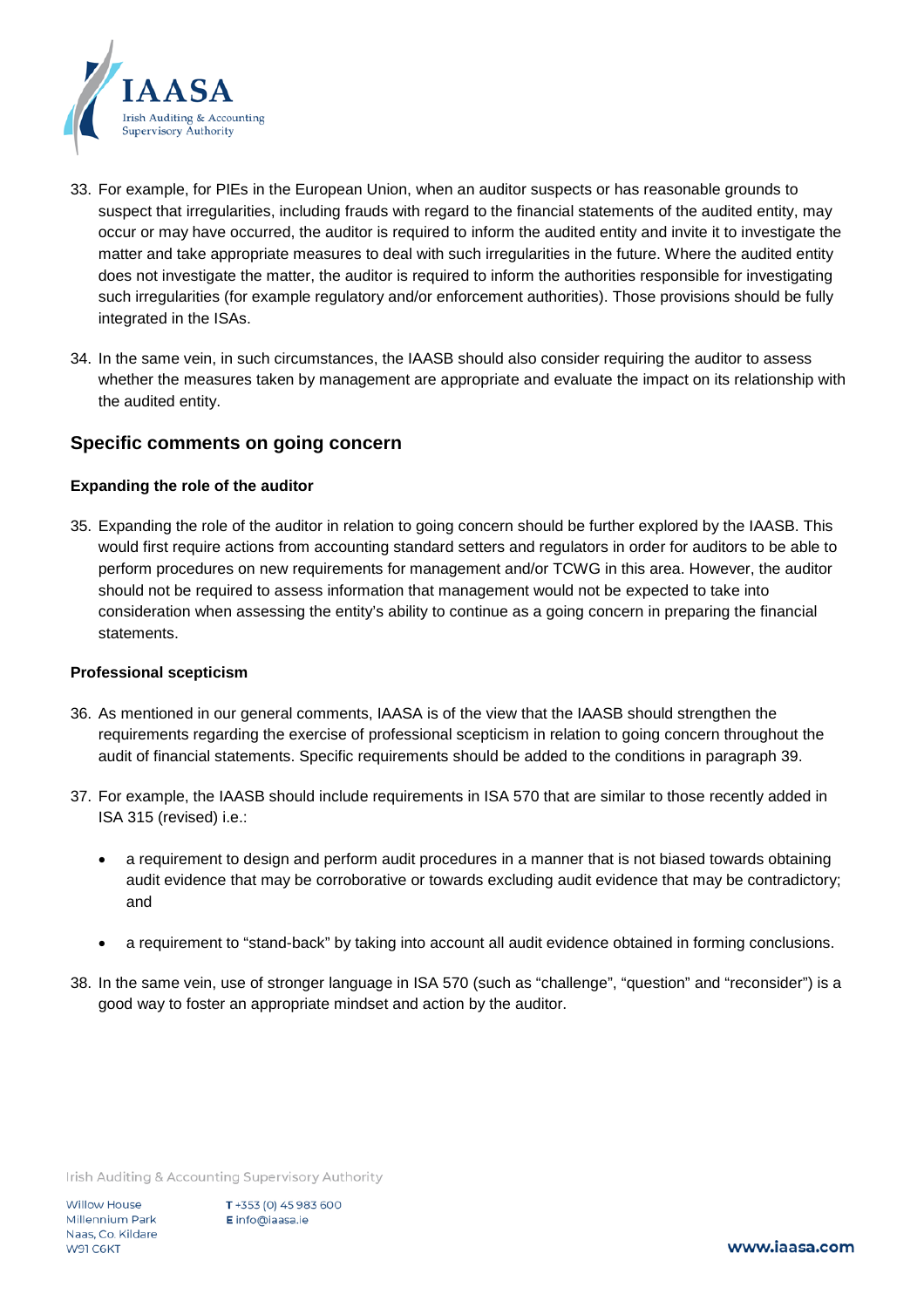

## **Auditor's responses where there are conditions that may cast significant doubt on the entity's ability to continue as a going concern**

- 39. In addition, where there are conditions that may cast significant doubt on the entity's ability to continue as a going concern (for example financial difficulties), the IAASB should determine what further audit procedures the auditor should perform, including in relation to the related disclosures in the financial statements.
- 40. In those cases, auditors should also request management to provide written confirmation of the appropriateness of its assessment, based on sufficient and appropriate supporting evidence.

#### **Auditor's report**

- 41. Information provided in the auditor's report regarding going concern should be reinforced by including a statement that the scope of an audit does not include assurance on the future viability of the audited entity. This will help stakeholders, including investors, to better understand what the role of the auditor is in relation to going concern.
- 42. In addition, audit reports should be expanded to support an enhanced focus by auditors on going concern, by requiring the auditor to include:
	- where no issues are identified, a statement that the auditor has not identified a material uncertainty related to going concern and conclusion that management's use of the going concern basis of accounting is appropriate; and
	- for larger entities such as PIEs, information on how the auditor evaluated management's assessment of going concern.

### **Communication with TCWG and other parties**

43. If management is reluctant to make or extend its assessment to at least 12 months when requested to do so by the auditor, the IAASB should further explore requiring the auditor to discuss the matter with management, and if appropriate, with TCWG. If management, or TCWG, do not provide sufficient information about the entity's ability to continue as a going concern, the auditor should be required to consider the implications for the audit engagement and the audit opinion.

### **Public interest role of the auditor**

44. There is an increased public expectation regarding the public interest role of the auditor. In this regard, where issues related to going concern are identified by the auditor that lead to modification of the audit opinion, the auditor should be required to consider whether the auditor is obliged by law, regulation or ethical requirements to report to an appropriate external authority.

Irish Auditing & Accounting Supervisory Authority

**Willow House** Millennium Park Naas, Co. Kildare W91 C6KT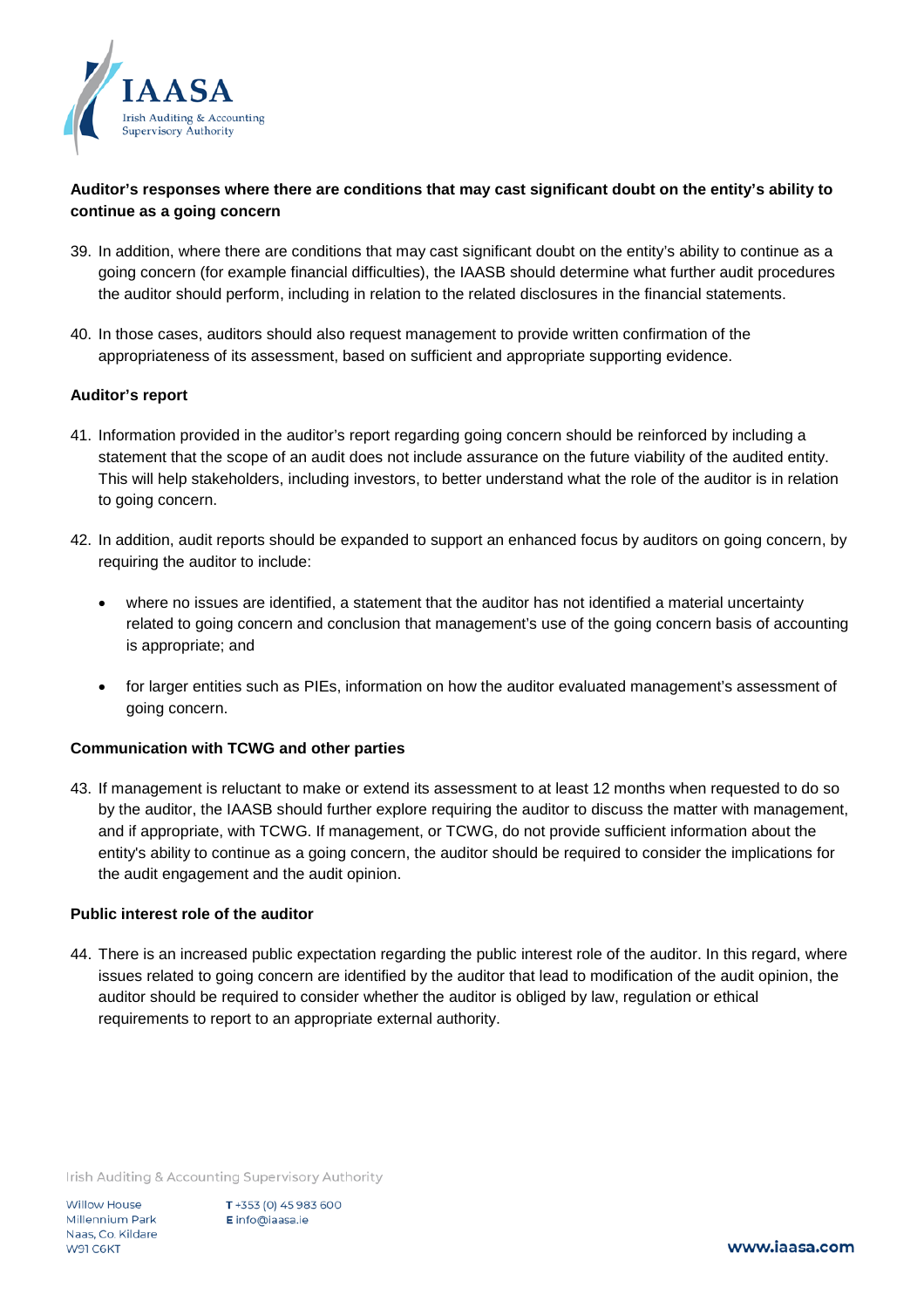

# **Other areas for consideration**

- 45. We identified further provisions of the standards that create difficulties and where improvements could be made. As such, we encourage the IAASB to examine:
	- whether the definitions of key terms in ISA 240 such as "fraud" and "fraud risk factors" are sufficiently robust and still fit for purpose. This includes examining their potential convergence with the definitions commonly used by anti-fraud experts and/or organisations and the links with the notions of bribery, corruption, money laundering etc;
	- whether the scope of journal entries testing in response to risks related to management override of controls in ISA 240 should be enhanced with at least a requirement to test journal entries and other adjustments throughout the period;
	- how to further emphasise in ISA 240 the importance to make inquiries of the internal audit function and to review internal audit reports and documentation related to fraud;
	- whether certain criteria indicating when and how to rebut the presumption that there is a risk of material misstatement due to fraud in revenue recognition should be included in ISA 240;
	- whether the audit documentation requirements should be enhanced in ISA 240 particularly on inquiries of management, TCWG or others in the entity, their consequences on the audit approach and on the assessment by the auditor of the appropriateness of the entity's processes for identifying and responding to the risk of fraud;
	- whether additional documentation of the auditor's work effort on going concern would improve audit quality. For example, requiring in ISA 570 documentation of :
		- o the entity's internal controls related to going concern;
		- o any indicators of possible management bias related to going concern and the auditor's evaluation of the implications for the audit; and
		- o significant judgments regarding:
			- whether or not a material uncertainty related to going concern exists; and
			- the appropriateness of management's use of the going concern basis of accounting disclosures in the financial statements; and
	- whether to add guidance in ISA 570 on how to demonstrate whether or not a material uncertainty exists.

Irish Auditing & Accounting Supervisory Authority

Willow House Millennium Park Naas, Co. Kildare W91 C6KT